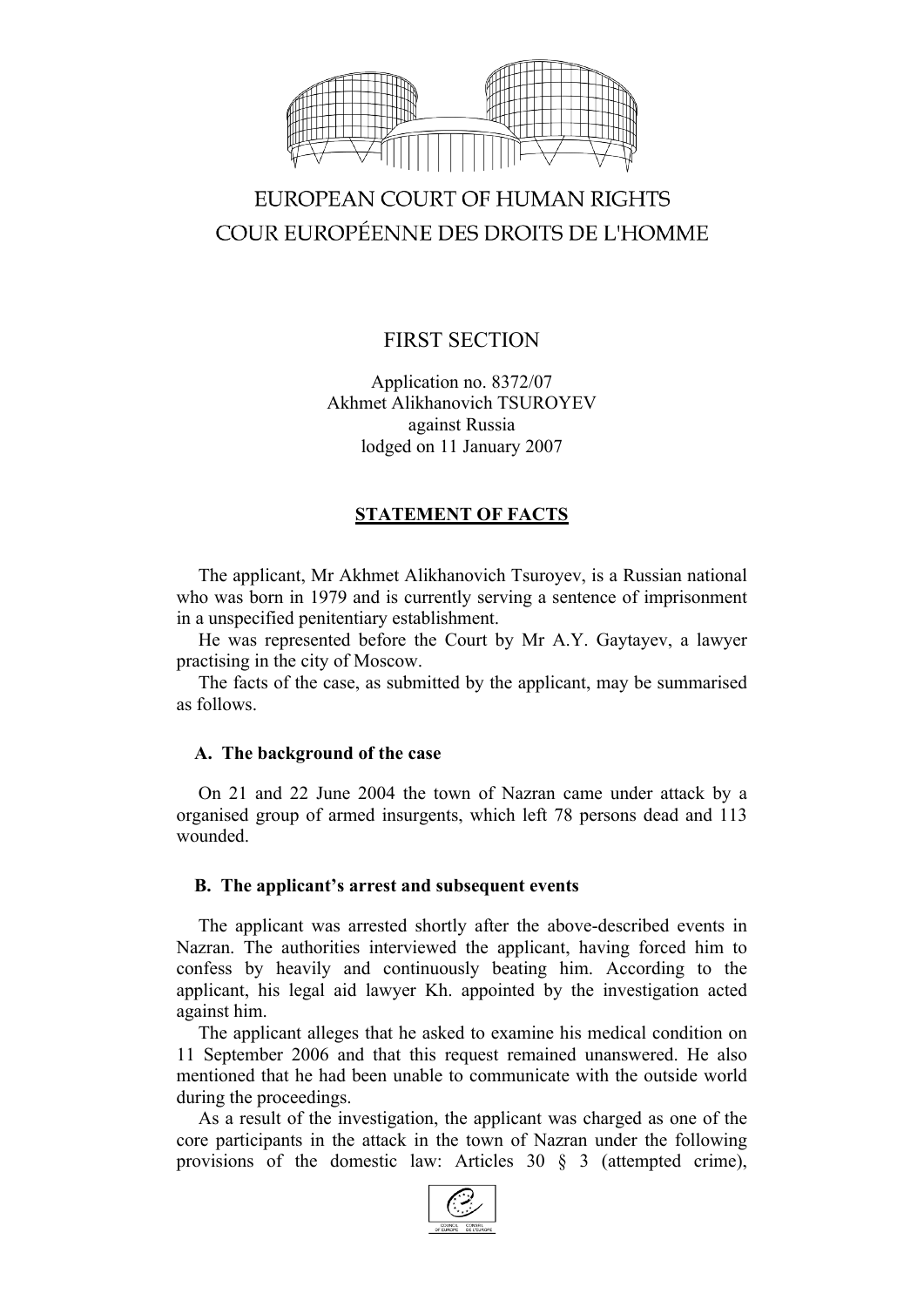105  $\S$  2 (a), (e), (zh), (z) (murder of more than two persons, committed with a socially dangerous method, in an organised and armed group, for hire), 127 § 3 (unlawful deprivation of liberty), 162 § 4 (a) and (v) (robbery, as part of an organised group, accompanied with infliction of serious bodily harm on a victim), 166 § 4 (unlawful taking of car or other vehicle), 205 § 3 (terrorist act), 208 § 2 (setting up of unlawful armed formation and participation in it), 209 § 2 (participation in an armed formation created to attack citizens and organisation), 222  $\&$  3 (traffic of arms), 226  $\&$  4 (a), (b) (theft of arms and ammunition), 317 (attack on a law enforcement officer).

#### **C. The trial and appeal proceedings**

By judgment of 3 August 2005 the Supreme Court of the Republic of Ingushetiya, sitting in the jury composition, examined the charges against the applicant and found the applicant guilty as charged. The applicant was given a sentence of twenty five years of imprisonment in a prison of a strict regime (the first five years to be served in an ordinary prison).

This judgment was upheld on appeal by the Supreme Court on 10 October 2006.

The applicant and his counsel complained about the ill-treatment repeatedly throughout the trial and appeal proceedings. These complaints were apparently ignored.

#### COMPLAINTS

1. The applicant complained under Article 3 of the Convention that he had been ill-treated and coerced into giving false self-incriminating evidence.

2. Relying on Article 6 of the Convention, the applicant was also dissatisfied with his criminal conviction relating to the events of 21-22 June 2004 in the town of Nazran and the use of the evidence obtained under torture.

#### **QUESTIONS TO THE PARTIES**

1. Was the applicant subjected to a treatment contrary to Article 3 of the Convention? The Government are invited to submit all interrogation, arrest and search records (as well as any video footage) of the applicant in their possession (those contained in the court's criminal case and **also** those contained in the prosecution case file among the evidence not disclosed during the trial) as well as records of these persons' statements during the trial and their bills of indictment.